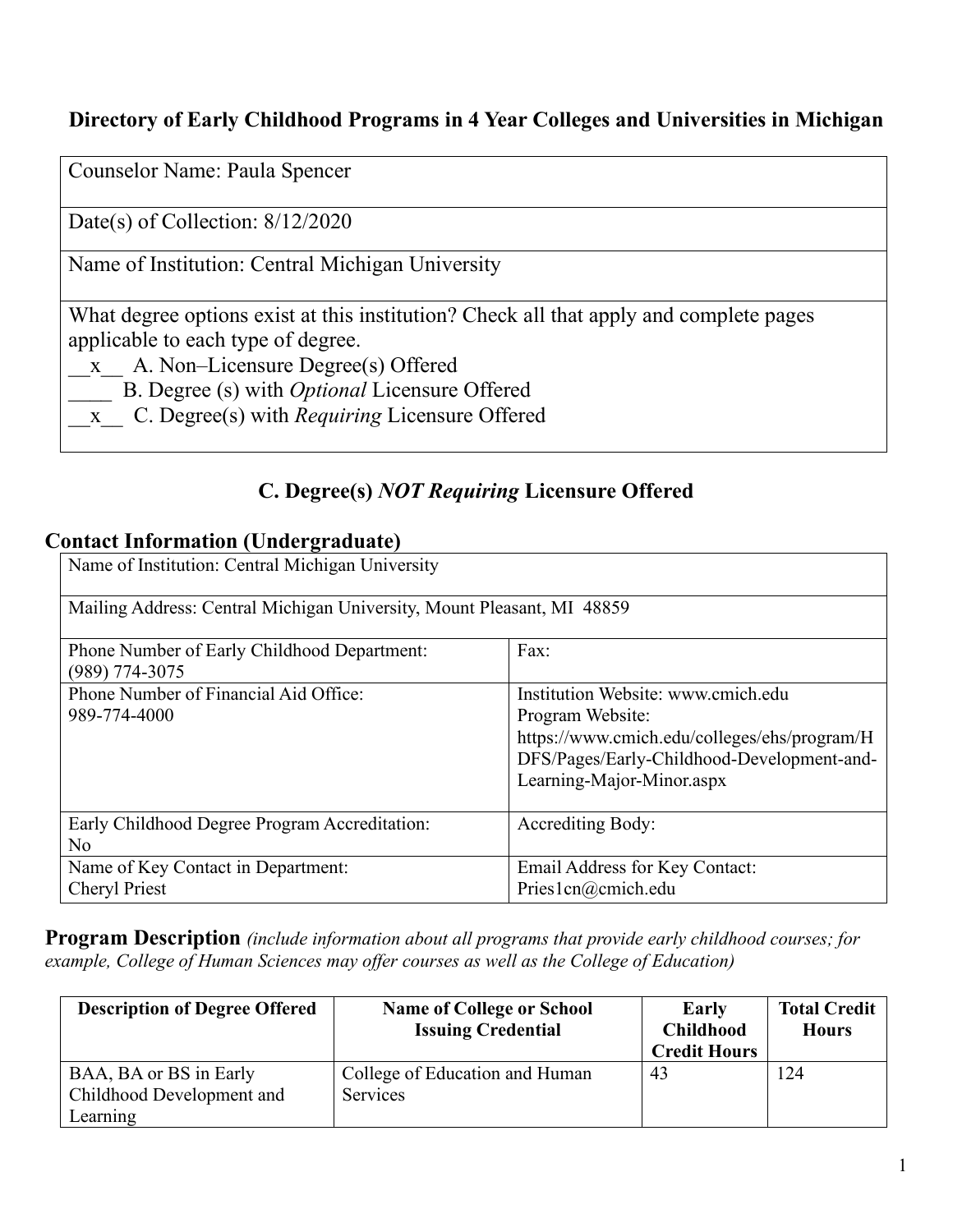## **Program Information**

| Requirements for admission to early childhood (EC)                 | Early Childhood Development and Learning         |
|--------------------------------------------------------------------|--------------------------------------------------|
| degree program. Include admission requirements                     | Major:                                           |
|                                                                    | 1. Student must have completed or                |
|                                                                    | currently be enrolled in HDF 100 or              |
|                                                                    | EDU 280 or PSY 220 and must have a               |
|                                                                    | minimum GPA of 2.0 in order to sign a            |
|                                                                    | major.<br>2. Student must have a minimum program |
|                                                                    | GPA of 2.7 in order to graduate with             |
|                                                                    | this major.                                      |
|                                                                    | 3. Student must receive a grade of $C+$ or       |
|                                                                    | better in HDF 409 in order to graduate           |
|                                                                    | with this major                                  |
|                                                                    | To graduate from CMU you must complete a         |
|                                                                    | minimum of 124 hours, at least 40 of which       |
|                                                                    | must be in courses numbered 300 or above.        |
|                                                                    | Please note: the combination of some majors      |
|                                                                    | and minors may require more than 124 hours       |
|                                                                    | for graduation.                                  |
|                                                                    | Not all major/minor combinations are allowed.    |
|                                                                    | Please consult with a university advisor to      |
|                                                                    | confirm your choice.                             |
|                                                                    | No more than a total of 27 hours may be taken    |
|                                                                    | from the College of Business Administration      |
|                                                                    | and counted towards graduation.                  |
|                                                                    | You should read the requirements for             |
|                                                                    | graduation in this Bulletin for a complete       |
|                                                                    | description.                                     |
|                                                                    |                                                  |
| Requirements to enroll in EC classes. List any special             | Anyone can enroll in entry level classes. Upper  |
| prerequisites                                                      | level classes have pre-requisites.               |
| Number of courses focused on birth-to-three intervention?          | $\overline{2}$                                   |
| Number of courses focused on early childhood special<br>education? | $\mathbf{1}$                                     |
| Average # of EC courses offered each term                          | All courses offered every semester               |
| Average # of EC courses offered online each term                   | All courses offered online every semester        |
| Average # of EC courses offered in summer term                     | 11 (All online courses plus practicum)           |
| Average # of courses offered in Spanish each term                  | None                                             |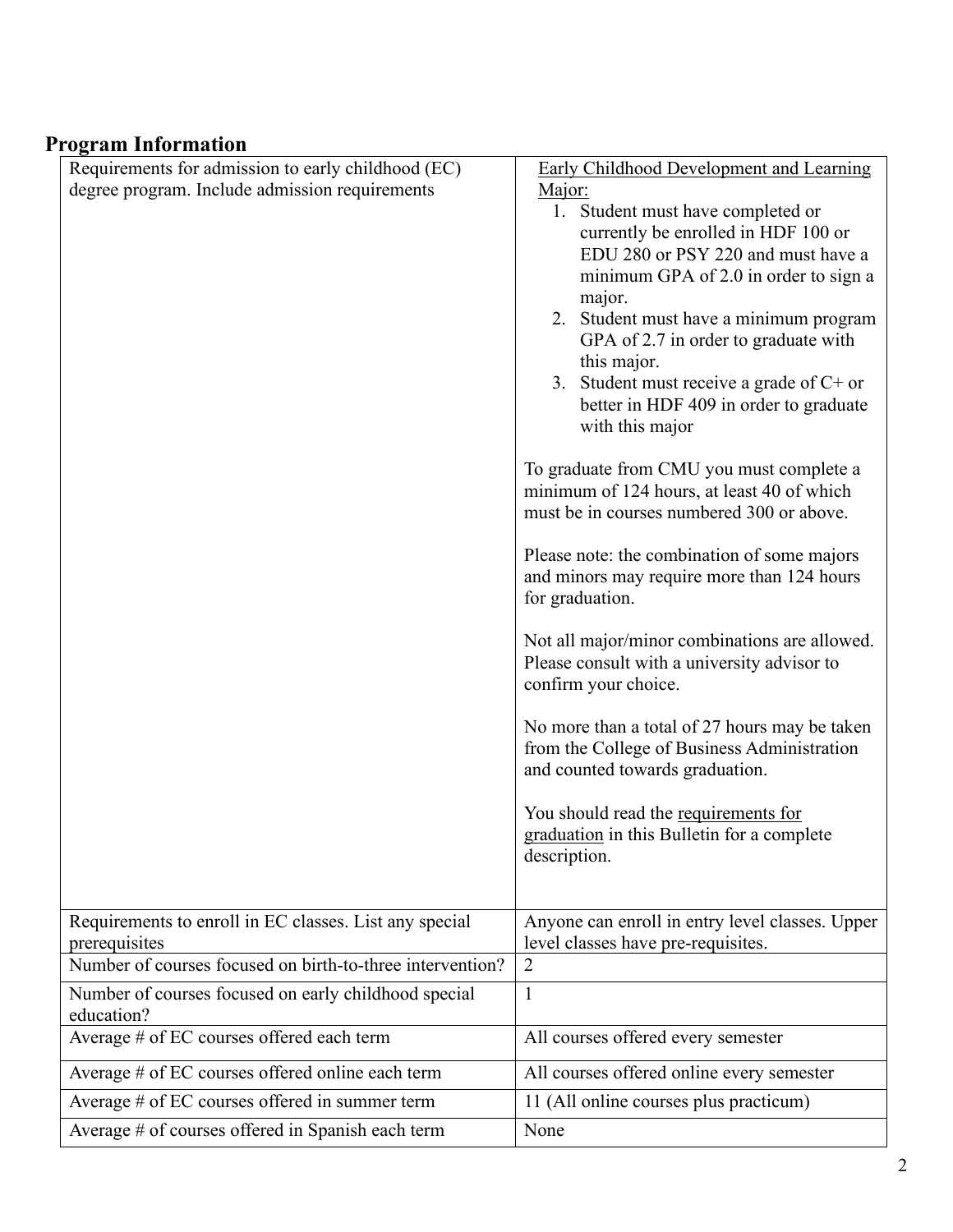| Average # of EC courses offered per Term (not summer)                                      | $3 - 6$                                        |
|--------------------------------------------------------------------------------------------|------------------------------------------------|
| at night                                                                                   |                                                |
| Average # of EC courses offered per term (not summer)                                      | None                                           |
| on Saturday                                                                                |                                                |
| Average $#$ of EC students per advisor.                                                    | 40-100                                         |
| # total T.E.A.C.H. Early Childhood® BA Scholarships in<br>Fiscal Year (FY) 2019-20         | 28                                             |
| Satellite campuses with EC courses (number and location)                                   | Online                                         |
| Tuition cost per credit hour offered for on-campus, seated<br>courses in FY 2020-21        | \$434                                          |
| Fees for on-campus, seated courses in FY 2020-20                                           | \$250 flat per semester                        |
| Tuition cost per credit hour offered for online/distance<br>learning courses in FY 2020-21 | \$434                                          |
| Fees for online/distance learning courses offered in FY<br>2020-21                         | \$0                                            |
| List all 2-year schools with whom EC articulation                                          | Mott Community College                         |
| agreements are in place                                                                    | Ivy Tech (Indiana) In Signing Process          |
| Provide link or text which describes student degree                                        | http://go.cmich.edu/academic programs/under    |
| transfer policy (from                                                                      | graduate/transfer/Pages/Transfer-Articulation- |
| 2-year institutions to this university)                                                    | Agreements.aspx                                |
| Average # of EC courses offered per Term in accelerated                                    | None except for 3-6 week summer courses.       |
| format (courses offered in 6 to 8 weeks)                                                   | Online courses 8-12 weeks.                     |
| Provide # of degrees awarded by type in FY 2018-19                                         | 80-100                                         |
| Immigration status verified for admission                                                  | At University level                            |

# **C. Degree(s) with** *Requiring* **Licensure Offered**

## **Contact Information (Undergraduate)**

| Name of Institution: Central Michigan University                       |                                                 |  |
|------------------------------------------------------------------------|-------------------------------------------------|--|
| Mailing Address: Central Michigan University, Mount Pleasant, MI 48859 |                                                 |  |
| Phone Number of Department:                                            | Fax:                                            |  |
| $(989)$ 774-7527                                                       |                                                 |  |
| Phone Number of Financial Aid Office:                                  | Institution Website: https://www.cmich.edu      |  |
| 989-774-4000                                                           | Program Website:                                |  |
|                                                                        | https://www.cmich.edu/colleges/ehs/program/HDFS |  |
|                                                                        | /Pages/Early-Childhood-Development-and-         |  |
|                                                                        | Learning-Major-Minor.aspx                       |  |
| Degree Program Accreditation:                                          | Accrediting Body:                               |  |
| Yes                                                                    | Michigan Department of Education                |  |
|                                                                        | <b>TEAC</b>                                     |  |
|                                                                        |                                                 |  |
| Name of Key Contact in Department:                                     | Email Address for Key Contact:                  |  |
| Joellen Lewsader                                                       | Lewsa1 $j$ (@cmich.edu                          |  |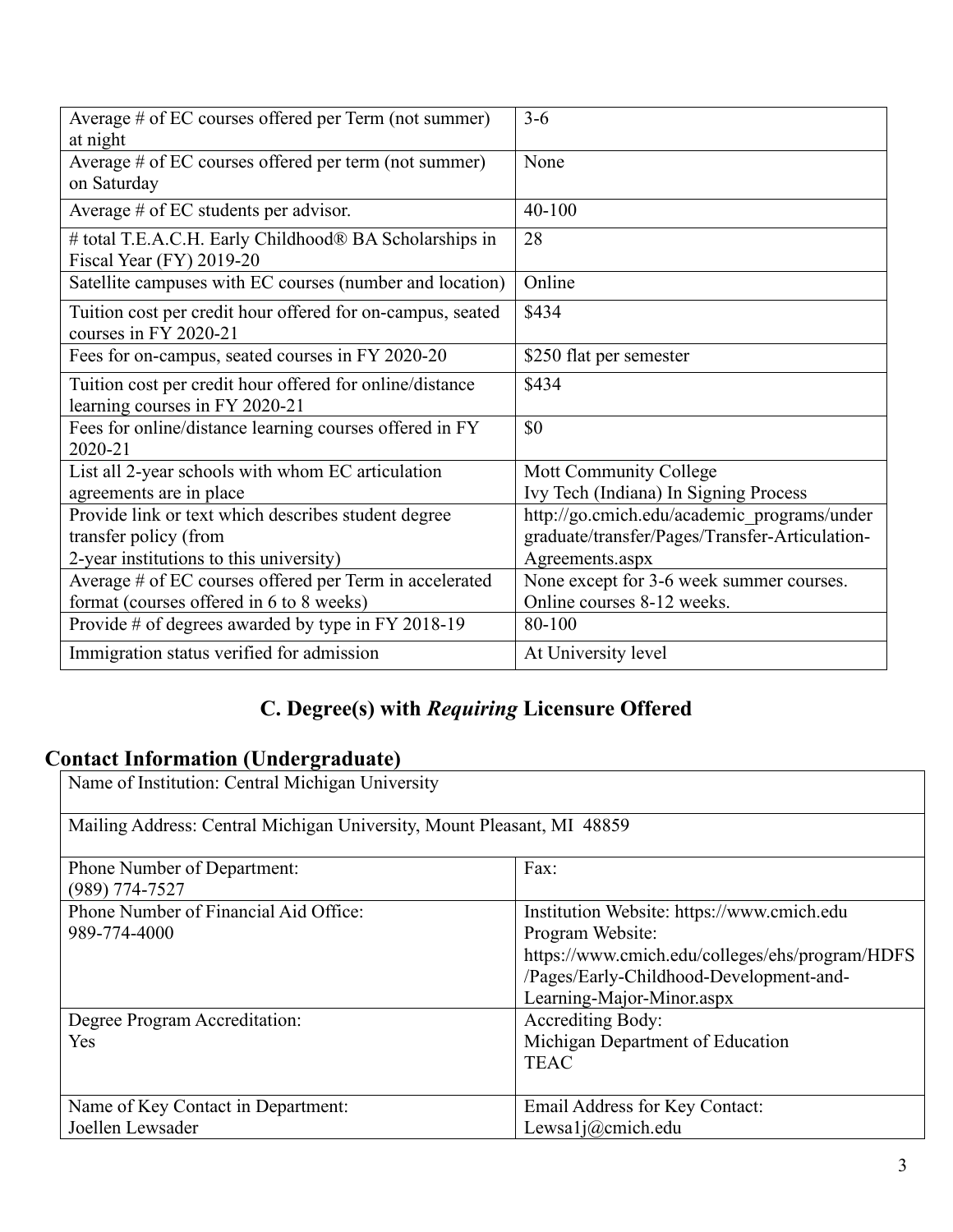### **Program Description**

| <b>Description of</b> | <b>Description of License</b> | <b>Name of College or School</b> | Early               | <b>Total</b>  |
|-----------------------|-------------------------------|----------------------------------|---------------------|---------------|
| <b>Degree Offered</b> |                               | <b>Issuing Credential</b>        | <b>Childhood</b>    | <b>Credit</b> |
|                       |                               |                                  | <b>Credit Hours</b> | <b>Hours</b>  |
| BS in Education       | <b>Elementary Provisional</b> | College of Education and         | 35                  | 124-205       |
|                       | Certificate, Early            | Human Services                   |                     |               |
|                       | Childhood                     |                                  |                     |               |
|                       | Development and               |                                  |                     |               |
|                       | Learning Major, ZS            |                                  |                     |               |
|                       | endorsement                   |                                  |                     |               |

### **Program Information**

| $\mathsf{F}$ and through the set of $\mathsf{F}$                                                     |                                                                                                                                                                                                                                                                                                                                                                                                                                                            |  |
|------------------------------------------------------------------------------------------------------|------------------------------------------------------------------------------------------------------------------------------------------------------------------------------------------------------------------------------------------------------------------------------------------------------------------------------------------------------------------------------------------------------------------------------------------------------------|--|
| Requirements for admission to early childhood (EC)<br>degree program. Include admission requirements | Admission Requirements, Retention &<br><b>Termination Standards</b>                                                                                                                                                                                                                                                                                                                                                                                        |  |
|                                                                                                      | i<br>1. A minimum 2.7 GPA (B-) must be<br>earned in all teaching majors.                                                                                                                                                                                                                                                                                                                                                                                   |  |
|                                                                                                      | 2. A minimum 2.5 GPA and<br>completion of (or enrollment in)<br>one of the following courses (HDF<br>100, EDU 280, or PSY 220) are<br>required for authorization of this<br>major.                                                                                                                                                                                                                                                                         |  |
|                                                                                                      | 3. HDF 402 is a departmental<br>methods course and must be<br>completed with a grade of $C+$ or<br>better before student teaching.                                                                                                                                                                                                                                                                                                                         |  |
|                                                                                                      | 4. In order to meet Michigan<br>Department of Education Standards<br>for the ZS Endorsement Capstone<br>Experience, student teaching<br>assignments must take place in at<br>least two of the three areas<br>(infant/toddler, preschool, and K-<br>3) under the direction of a qualified<br>cooperating teacher.<br>To graduate from CMU you must complete<br>a minimum of 124 hours, at least 40 of<br>which must be in courses numbered 300 or<br>above. |  |
|                                                                                                      | Please note: the combination of some<br>majors and minors may require more than<br>124 hours for graduation.                                                                                                                                                                                                                                                                                                                                               |  |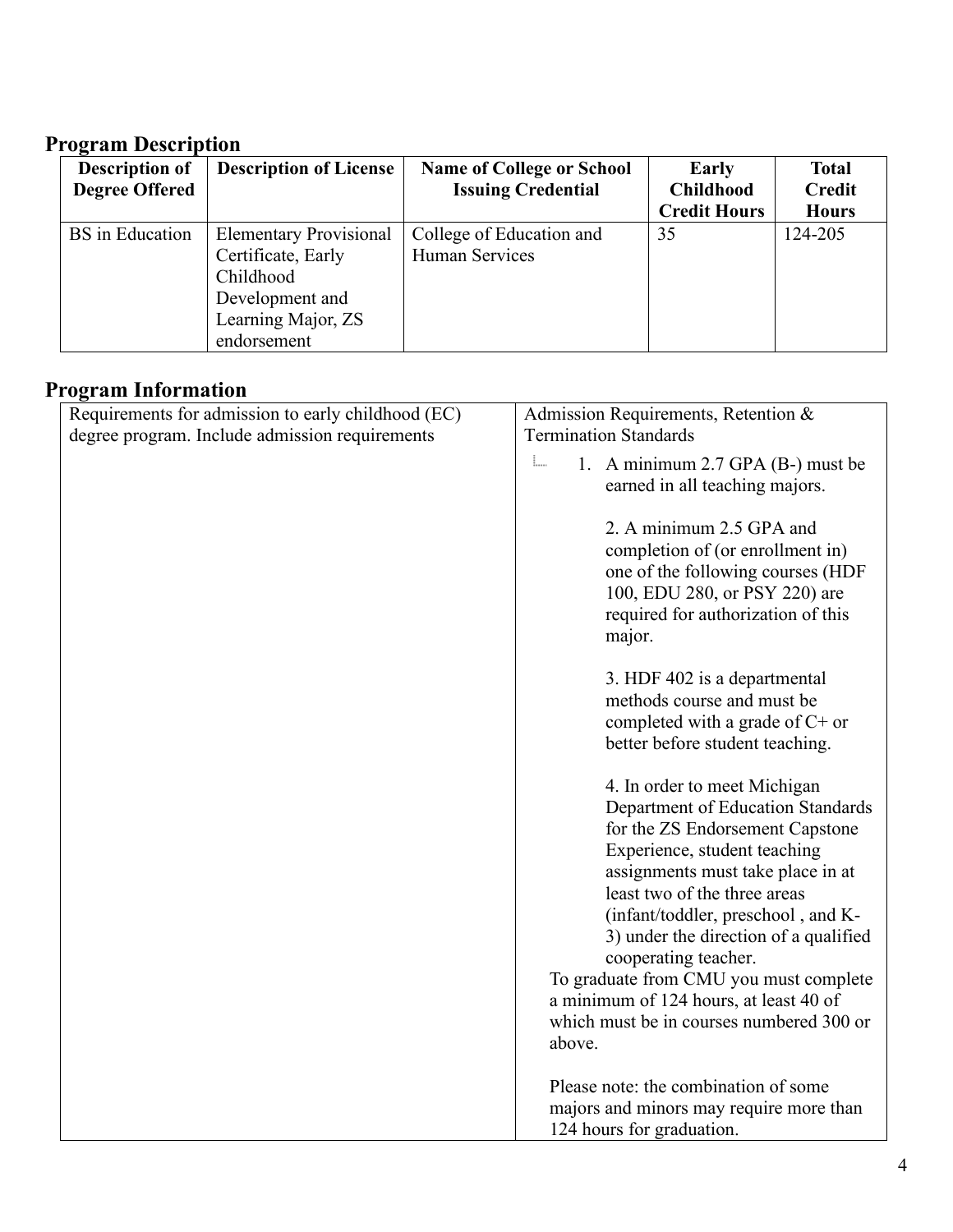|                                                                                                 | You must earn a minimum overall grade<br>point average of 2.70 in order to graduate<br>with the Bachelor of Science in Education<br>degree.                                                                        |
|-------------------------------------------------------------------------------------------------|--------------------------------------------------------------------------------------------------------------------------------------------------------------------------------------------------------------------|
|                                                                                                 | Not all major/minor combinations are<br>allowed. Please consult with a university<br>advisor to confirm your choice.                                                                                               |
|                                                                                                 | No more than a total of 27 hours may be<br>taken from the College of Business<br>Administration and counted towards<br>graduation.                                                                                 |
|                                                                                                 | You should read the requirements for<br>graduation in this Bulletin for a complete<br>description.                                                                                                                 |
|                                                                                                 | Note: Early advisement and planning are<br>necessary to be able to complete this<br>degree with as few hours as possible.                                                                                          |
|                                                                                                 | Note for General Education: The Michigan<br>State Board of Education requires a<br>minimum of 40 hours of General<br>Education for teacher certification. This<br>includes University Program and<br>Competencies. |
| Requirements to enroll in EC classes. List any special                                          | Anyone can enroll in entry level classes. Upper                                                                                                                                                                    |
| prerequisites like placement tests<br>Number of courses focused on birth-to-three intervention? | level classes have pre-requisites.<br>$\overline{2}$                                                                                                                                                               |
| Number of courses focused on early childhood special<br>education?                              | 1                                                                                                                                                                                                                  |
| Average # of EC courses offered each term                                                       | All courses are offered each semester.                                                                                                                                                                             |
| Average # of EC courses offered online each term                                                | All courses are offered online each semester                                                                                                                                                                       |
| Average # of EC courses offered in summer term                                                  | 11 (all classes offered online plus practicum)                                                                                                                                                                     |
| Average # of courses offered in Spanish each term                                               | None                                                                                                                                                                                                               |
| Average # of EC courses offered per Term (not summer)<br>at night                               | $3-6$                                                                                                                                                                                                              |

| Average $\#$ of EC courses offered per term (not summer)<br>on Saturday | None     |
|-------------------------------------------------------------------------|----------|
| Average $#$ of EC students per advisor.                                 | $40-100$ |
| # total T.E.A.C.H. Early Childhood® BA Scholarships in<br>FY 2019-20    |          |